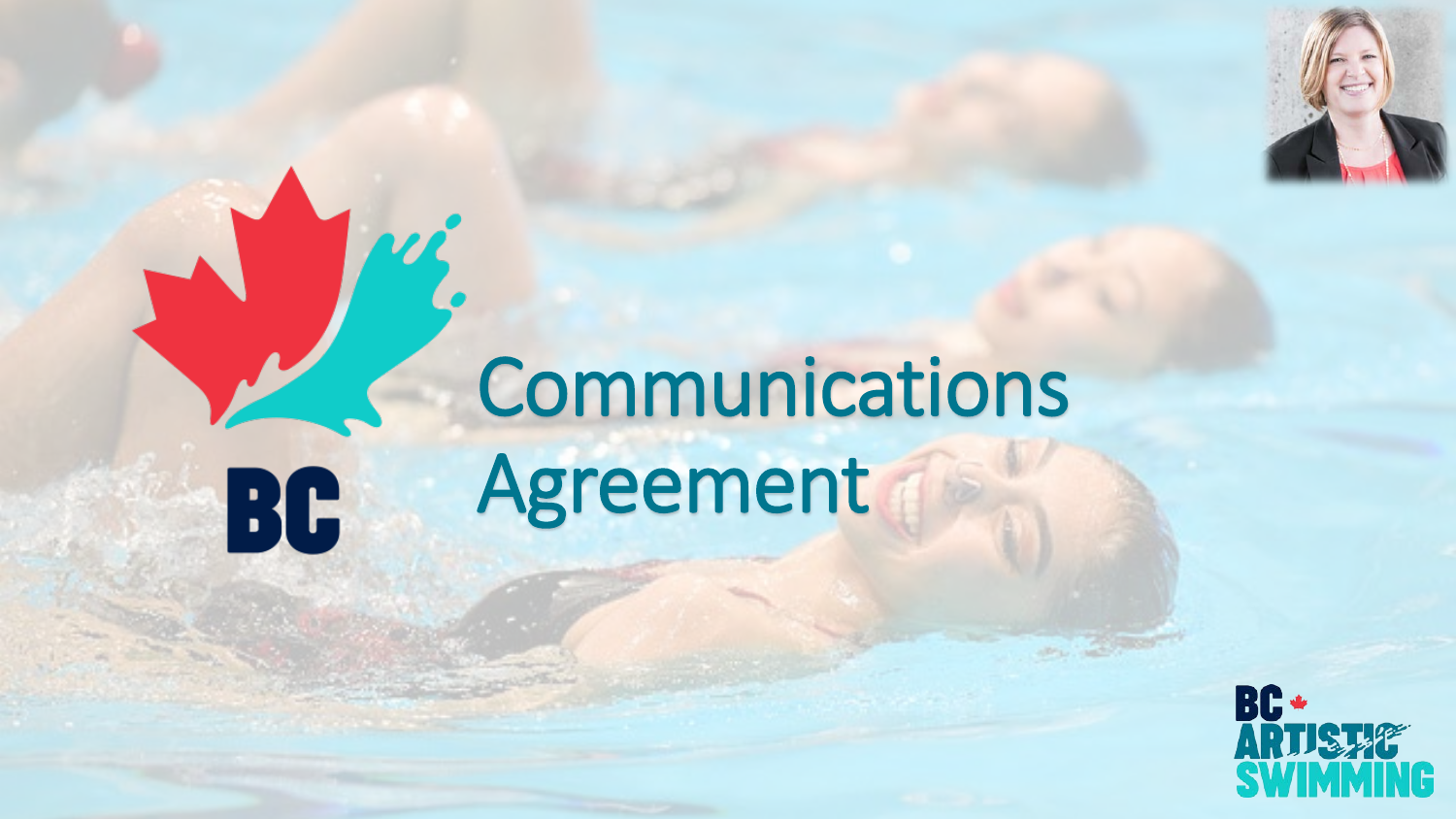## Provincial Communications Agreement



| <b>Community Values</b>                                                                         |              | <b>BEHAVIOUR GUIDELINES</b>                                                                                                                                                                                                                                                                                                                                                                                                   | <b>CONTEXT</b>                                                                                                                                                                                                                                                                                                                                                                      |
|-------------------------------------------------------------------------------------------------|--------------|-------------------------------------------------------------------------------------------------------------------------------------------------------------------------------------------------------------------------------------------------------------------------------------------------------------------------------------------------------------------------------------------------------------------------------|-------------------------------------------------------------------------------------------------------------------------------------------------------------------------------------------------------------------------------------------------------------------------------------------------------------------------------------------------------------------------------------|
| EHAVIOURS<br>$\Omega$<br><b>LUENCING</b><br>늳<br>$\overline{\phantom{0}}$<br>UES<br><b>LIAV</b> | <b>Trust</b> | • Assume that all parties are approaching the situation with positive intent<br>Feeling comfortable sharing your opinion<br>Safe, non-judgmental environment<br>Using positive language and "I" statements in communicating<br>Send meeting agenda in advance and follow up with a timely response<br>Use confidentiality to create safe spaces allowing people to open up/share                                              | <b>MACRO: Provincial Scope</b><br>• Provincial & National<br>Competitions<br>• Artistic Swimming Events<br>• Travel<br>• School<br><b>MEZZO: Organizational Scope</b><br>• Board Meetings<br>• Meetings within Clubs<br><b>MICRO: Community Scope</b><br>• Team Practices<br>• Inter-personal Communication<br>Daily activities<br><b>TRUE</b><br><b>SPORT</b><br><b>LIVES HERE</b> |
|                                                                                                 | Integrity    | Be present during the activities. Set aside other priorities for the one that's in front of you<br>Follow through with commitments and values even when people aren't watching you<br>Rule of Two in all context - ensuring parents are involved for athletes under the age of majority<br>Create transparency by having documents and policies available at meetings<br>Follow up/check in to see how things are progressing |                                                                                                                                                                                                                                                                                                                                                                                     |
|                                                                                                 | Respect      | Providing and accepting feedback in an open and honest way<br>Use the 24-hour rule when managing conflict<br>Face to face or virtual communications to manage conflict/issues rather than email<br>Be prepared to be open to other ideas and solutions<br>Respect public spaces<br>Embrace brevity when sharing your perspective and ideas. Avoid repetitive contributions.                                                   |                                                                                                                                                                                                                                                                                                                                                                                     |
|                                                                                                 | Creativity   | Be open to new ideas and concepts - from choreography to programming to                                                                                                                                                                                                                                                                                                                                                       |                                                                                                                                                                                                                                                                                                                                                                                     |
|                                                                                                 | Fun          | Create ample space and opportunity for fun - schedule it as you would skills development/progressions                                                                                                                                                                                                                                                                                                                         |                                                                                                                                                                                                                                                                                                                                                                                     |
|                                                                                                 | Honesty      | Transparency in all operations - Rule of Two<br><b>Information sharing</b><br>Create safe space where athletes feel they can share and be honest about their experience<br>Board/club executive/coaching teams setting communication guidelines at the start of each season and reviewing<br>regularly                                                                                                                        |                                                                                                                                                                                                                                                                                                                                                                                     |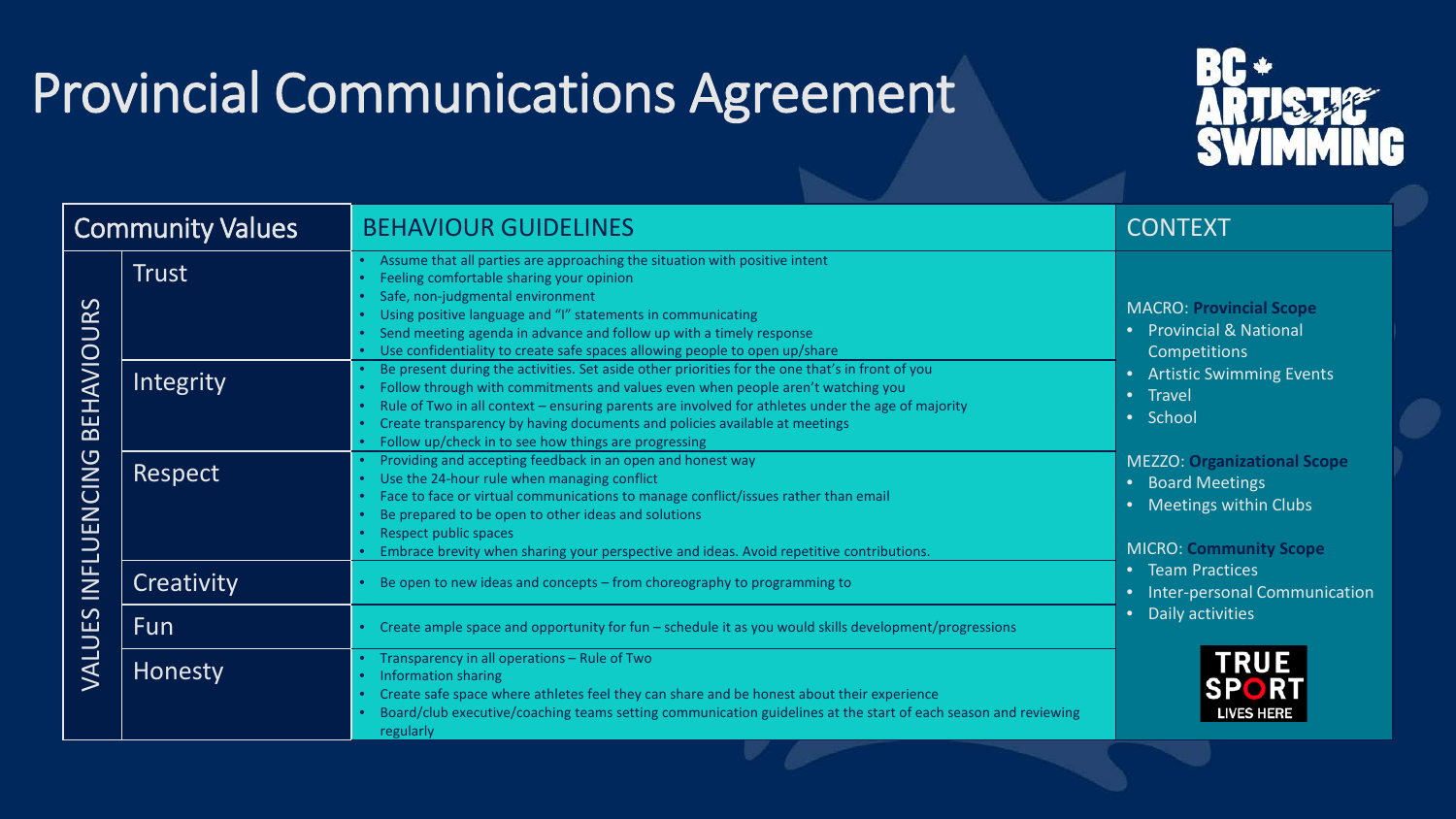### Provincial Communications Agreement





#### **Behaviour Considerations:**

- Assume positive intent
- Nurture safe spaces for sharing of opinions
- Encourage non-judgemental environments
- Respect confidentiality
- Transparency of information
- Openness to feedback, ideas, solutions
- Appropriate communication mechanism (written, phone, face-to-face, virtual) • Embrace brevity

#### **Behaviour Commitments:**

- Be present
- Our values are at the heart of all we do
- Use positive language and "I" statements
- Allow ample preparation time
- Timely follow up and responses
- Commit to commitments
- Rule of Two
- Accessible policies and relevant documents
- 24-hour rule when managing conflict
- Open to new ideas and concepts
- Always create space for FUN
- Annual review of comms guidelines

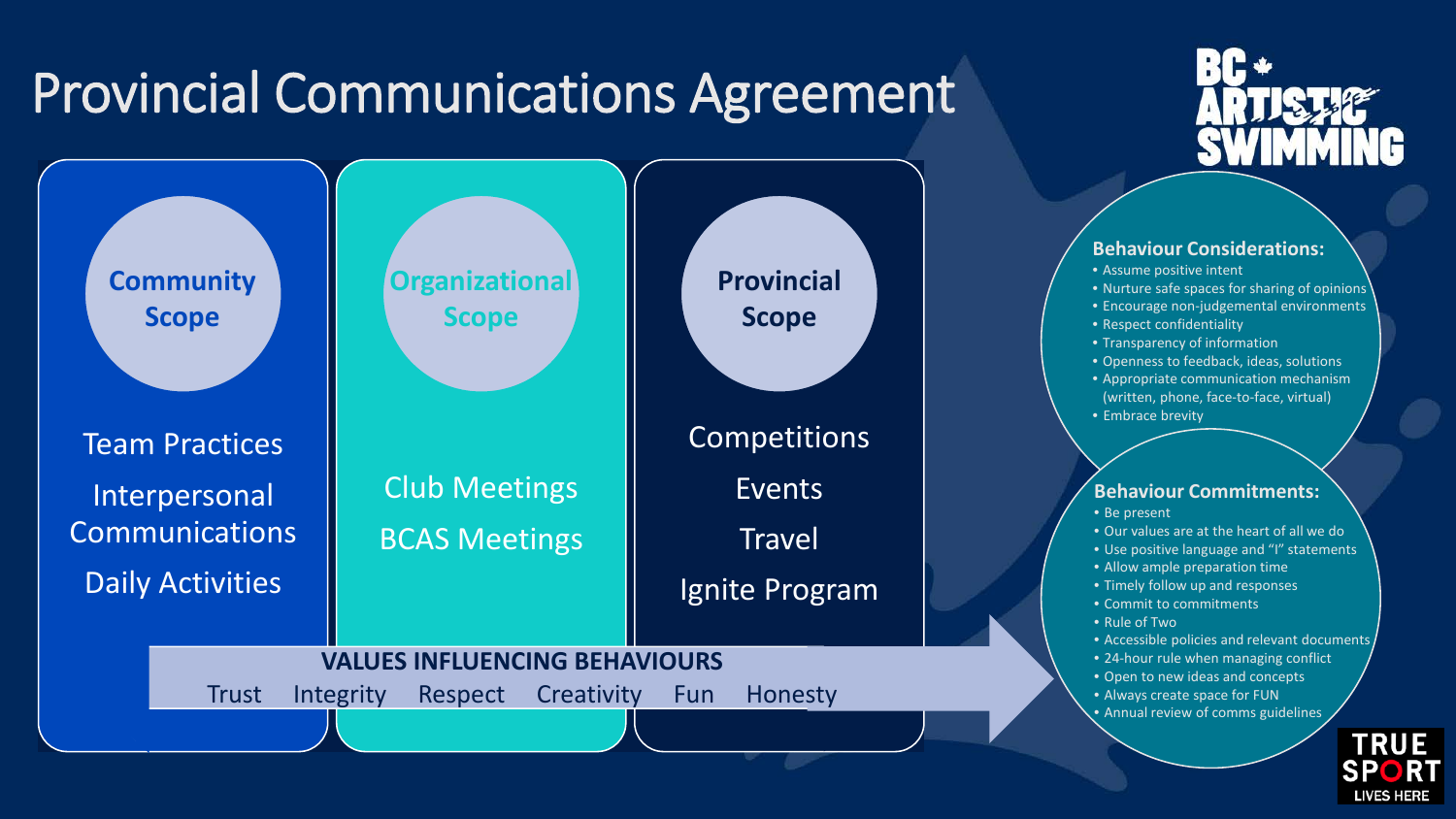### Provincial Communications Agreement





- 1. Is anything missing?
- 2. Would you change anything?
- 3. Does it resonate with you?

4. How can you apply this in your club?